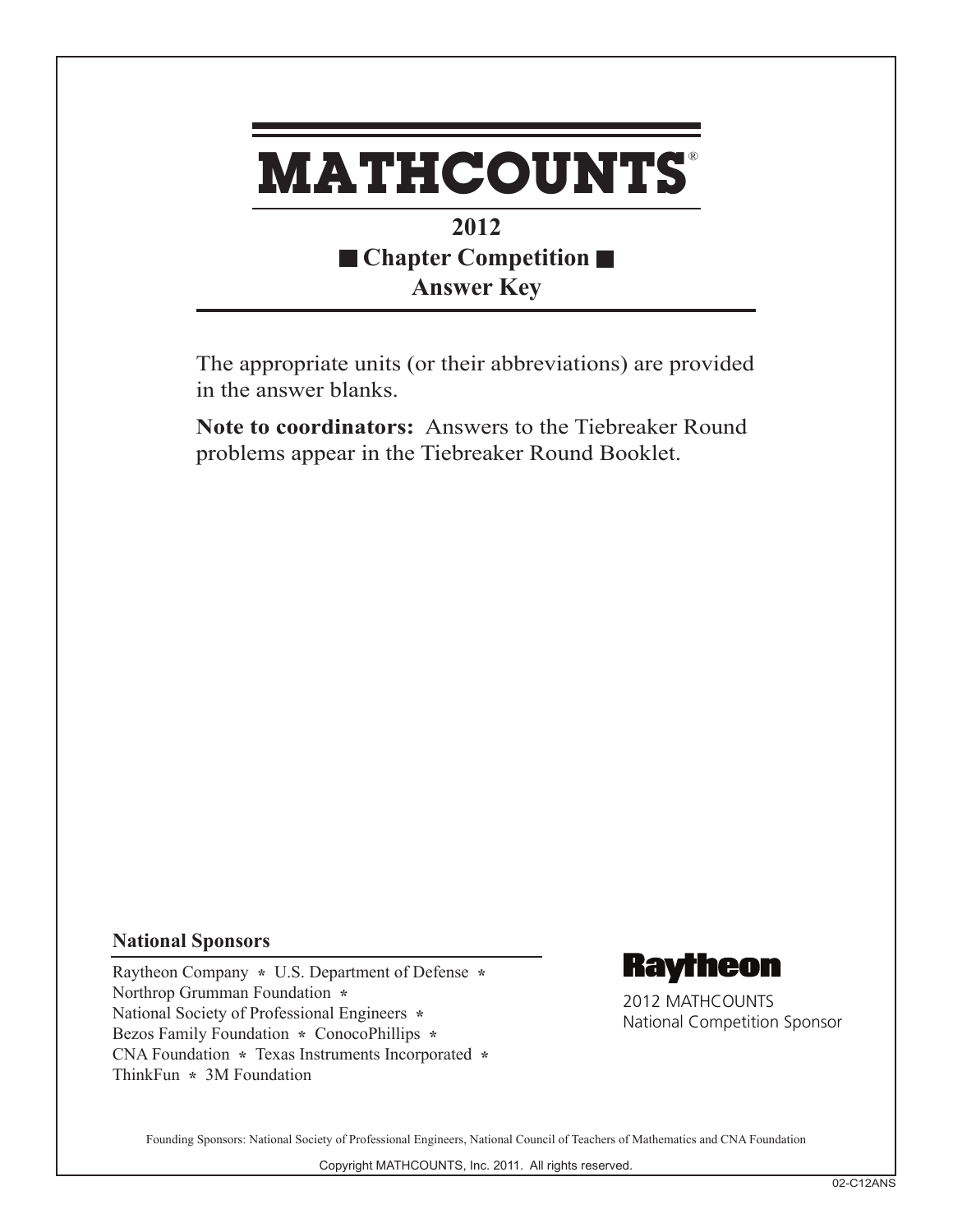| 1. $33$ hours      | 8. 30 cents                                                      | $14. \_ 142$                                      |
|--------------------|------------------------------------------------------------------|---------------------------------------------------|
| 2. 2               | 9. (4, 4)                                                        | $15. \underline{\hspace{1cm} 1508}$<br>$\rm cm^3$ |
| 3. $10x$ dollars   |                                                                  | 16. $100$ degrees                                 |
| 4. $5$<br>families | 10. 25<br>$\frac{0}{0}$<br>11. $\frac{2000}{\text{or } 2000.00}$ | 17. 15                                            |
| 12<br>5.<br>ounces | 12.6<br>$\text{cm}^2$                                            | 18. 6<br>seconds                                  |
| 6<br>6.            | 13. 16                                                           | 19. 63                                            |
| 20<br>7.<br>cups   |                                                                  |                                                   |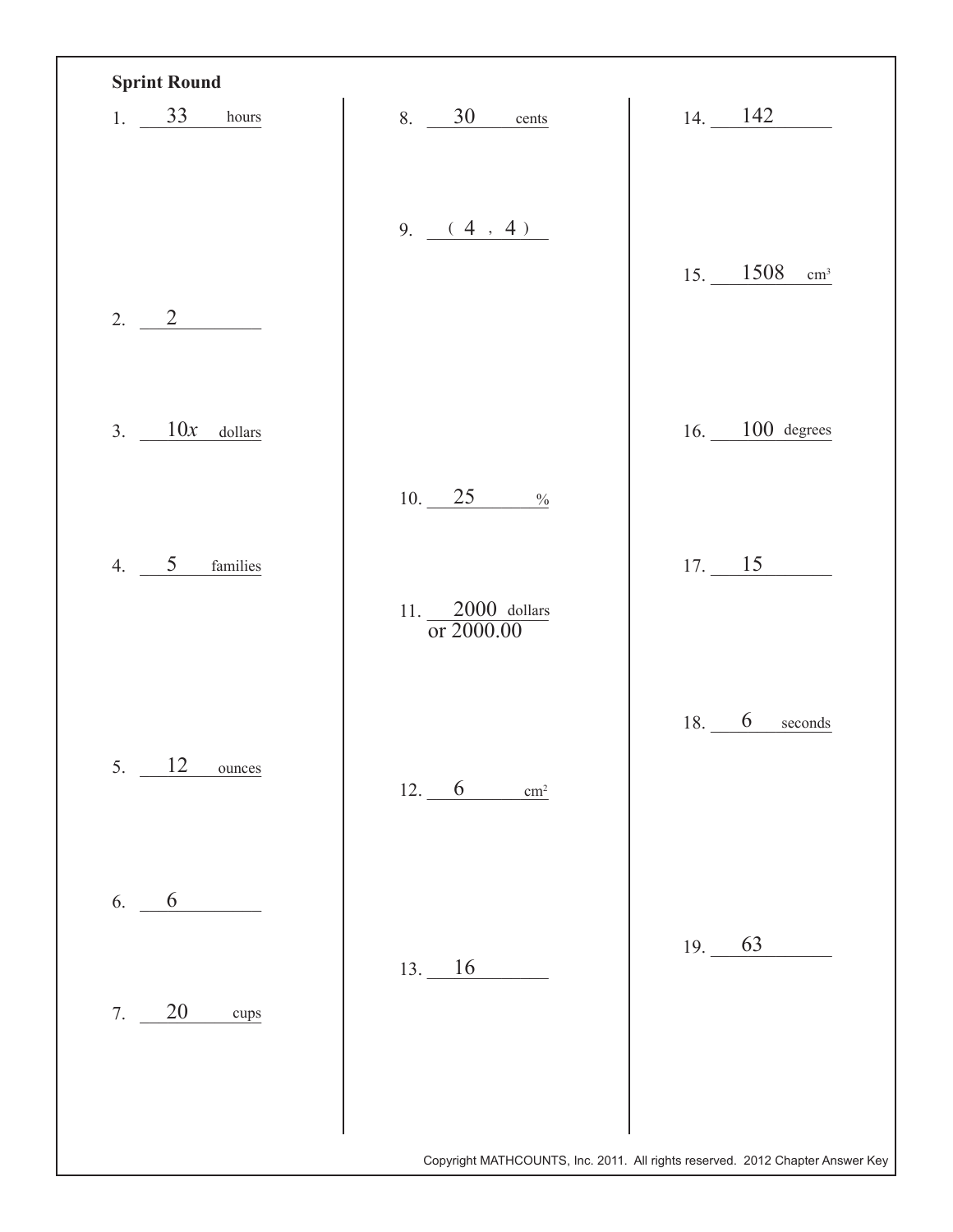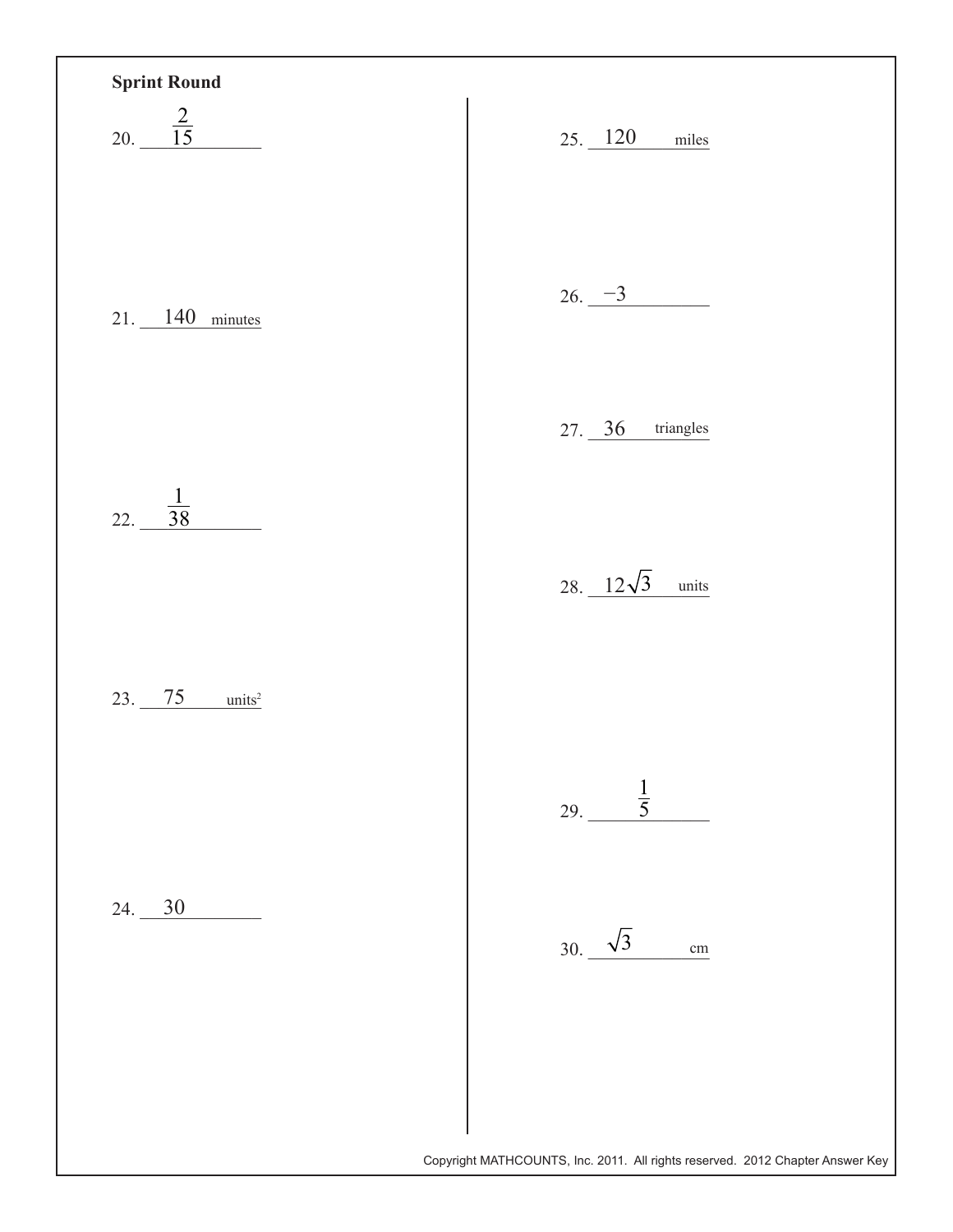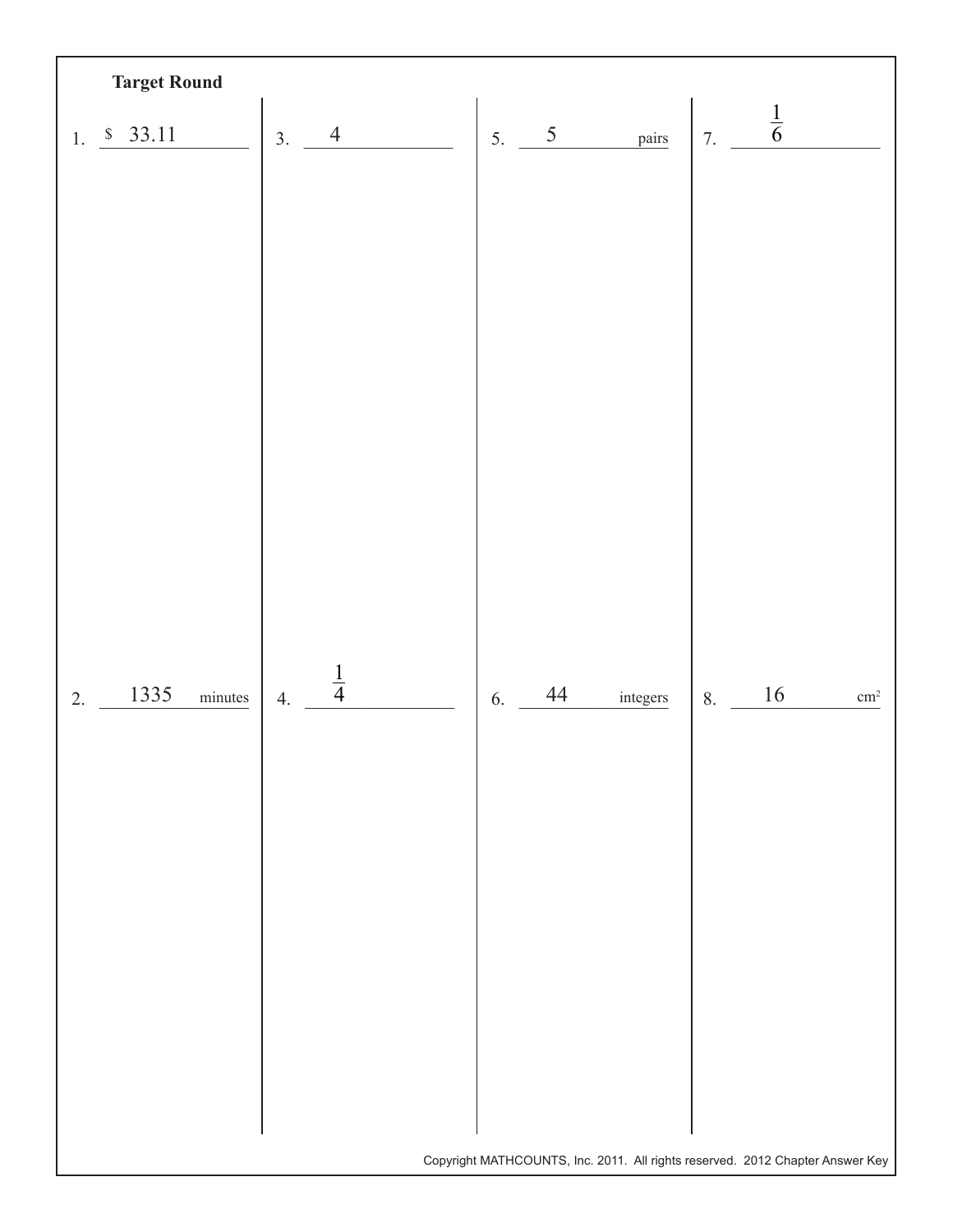| 1. $\frac{$11,088 \text{ or}}{11,088.00}$  | 7. $\frac{s^2\sqrt{2} \text{ or } \text{ units}^2}{\sqrt{2} s^2}$ |
|--------------------------------------------|-------------------------------------------------------------------|
| $2. - ( -4, 1)$                            | 8. 20<br>days                                                     |
| $3. \ 17$                                  | $\frac{1}{7}$                                                     |
| $\mathfrak{Z}$<br>4.                       | 9.                                                                |
| 5. $\frac{$10,800 \text{ or }}{10,800.00}$ | 10. $0.51$ or $.51$                                               |
| 6. $18$<br>$\mathrm{ft}^3$                 |                                                                   |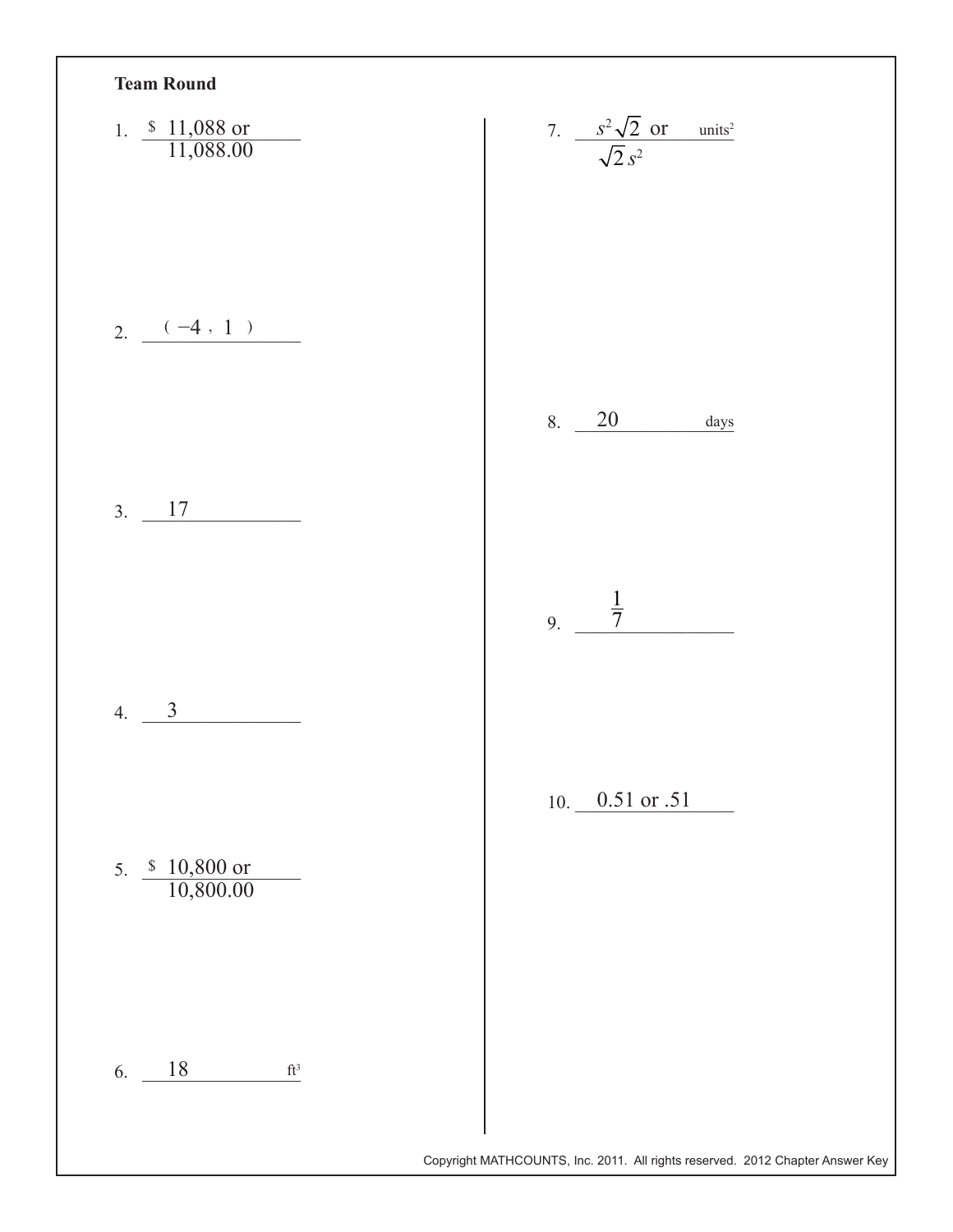## **Countdown Round**

|                  | 1. $2$                    |
|------------------|---------------------------|
|                  | 2. $-1$                   |
| $\overline{3}$ . | $\frac{1}{9}$             |
|                  | 4. $-100$                 |
|                  | 5. 20 or 20.00 (dollars)  |
|                  | 6. $6 \text{ (mi/h)}$     |
|                  | 7. $72 (hours)$           |
|                  | 8. $4 (feet)$             |
|                  | 9. $6 (bars)$             |
|                  | 10.27                     |
|                  |                           |
|                  | $11. \ \_140$             |
|                  | $12.6$ (buckets)          |
|                  | 13. 17                    |
|                  | 14. 11 (years)            |
|                  | $15.4$ (lines)            |
|                  | 16. $20$ (km/h)           |
|                  | $17. \_ 127$              |
|                  | 18. 11 (sections)         |
|                  | 19. $250 \text{ (trees)}$ |

|          | 21.2                                    |
|----------|-----------------------------------------|
| 22.4     |                                         |
|          | $23. \ \frac{72\pi \, \text{(cm}^2)}{}$ |
|          | 24.0                                    |
|          | $25. \underline{8056}$                  |
|          | $26. \frac{90 \text{ (cm}^2)}{}$        |
|          | 27. 87 (points)                         |
|          | 28.36                                   |
|          | $29. \underline{32 \text{ (cm)}}$       |
|          | $30.$ $5.5 \text{ (miles)}$             |
|          | 31.49                                   |
|          | 32. $\sqrt{5}$ (in)                     |
|          | 33. 6 (skates)                          |
|          | 34.18                                   |
|          | 35.36                                   |
|          | 36. 88 (black beads)                    |
|          | 37. $\frac{11}{36}$                     |
| 38. 0    |                                         |
| $39. -3$ |                                         |
|          | $40.4$ (percent)                        |

Copyright MATHCOUNTS, Inc. 2011. All rights reserved. 2012 Chapter Answer Key